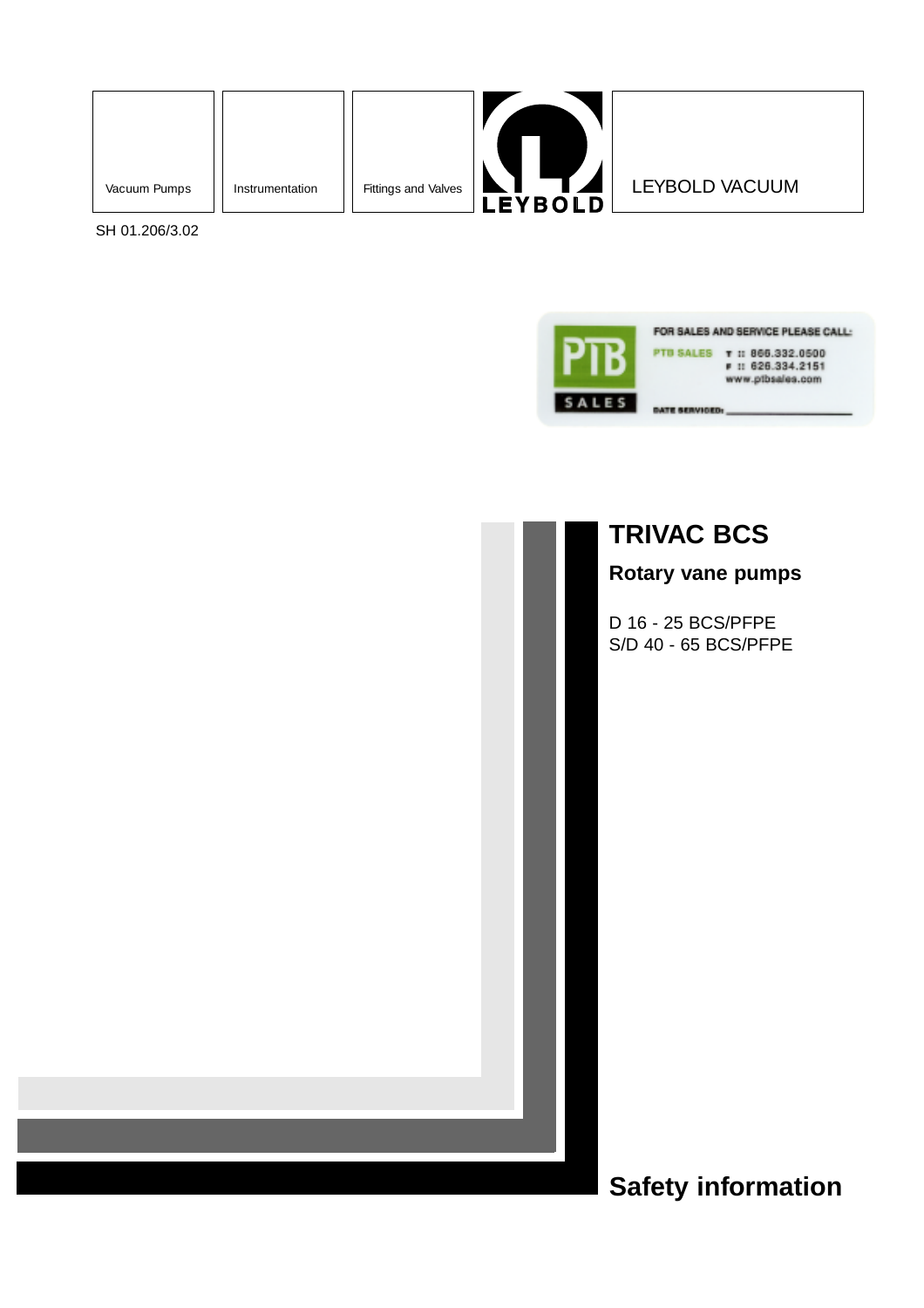#### **TRIVAC**

A hazard analysis has been run for the pumps in accordance with European Standard EN 1012 Part 2. In order to prevent hazards, the safety information given in the following must be observed. The safety information provided here is supplementary to the information given in the Operating Instructions. For this reason please carefully also read the enclosed Operating Instructions. Should you have any further questions please contact one of our branch offices, subsidiaries or directly our factory in Cologne, Germany.

- Warning Indicates procedures that must be strictly observed to prevent hazards to persons.
- Indicates procedures that must strictly be observed to prevent damage to, or destruction of the equipment. **Caution**

# **1 Transportation**

• Do not damage plugs and cables when **Caution** moving the pump.

• Pumps which have been filled with operating agents must only be moved in the upright position. Otherwise oil may escape. Avoid any other orientations while moving the pump.



**Warning**

• Check the pump for the presence of any oil leaks, because there is the danger that someone may slip on the oil which has leaked from the pump.

• Only use the carrying handles and eyes which are provided on the pump to lift the pump with the specified lifting devices (see figure in the Operating Instructions).

Make sure that these have been installed safety. Use suitable lifting equipment. Make sure that all safety regulations are observed.

#### **1.1 Storing**

• Until the pump is put back in to service once more, the pump should be stored in a dry place, preferably at room temperature (20 °C). Before taking the pump out of service it should be properly disconnected from the vacuum system, purged with dry nitrogen and the oil should be exchanged too.The inlet and exhaust ports of the pump must be blanked off using the shipping seals which are included upon delivery of the pump. The gas ballast switch must be set to the ì0î position and if the pump is to be shelved for a longer period of time it **Caution**

should be sealed in a PE bag together with a desiccant (silica gel).

If the pump has been shelved for over one year, standard maintenance must be run and the oil must be exchanged too (see Operating Instructions) before the pump is put in to service once more. We recommend that you contact the service from LEYBOLD.

## **2 Installation**

• The pump with any attached standard accessories may be tilted by no more than 10 °.

• The standard pump (with exception of those models with an explosion hazard rated motor) is not suitable for installation in explosion hazard areas. Please contact us, when you are planning such an application. Before installing the pump you must reliably disconnect it from the electrical power supply and prevent the pump from running up inadvertently. The pump must only be installed by suitably qualified and trained personnel.

Observe all safety regulations.

- After having installed the pump or put a pump in to operation after it has been shelved or subjected to maintenance, you must check the direction of rotation of the motor (see Operating Instructions). **Caution**
- When the pump is turning in the wrong direction the vacuum system may be pressurized by the pump. **Warning**



• Do not operate the pump with a sealed or much narrowed exhaust line in order to avoid unacceptably high exhaust pressu-

res.The maximum exhaust pressure must not exceed 1.5 bar (absolute). Also reliably prevent the occurrence of any blockages in the exhaust line.Exhaust filter, accessories and the tubing must be rated according to the maximum throughput. The maximum throughput is equivalent to the pumping speed of the pump (see technical data sta-

ted in the Operating Instructions).

• The maximum pressure at the inlet may not exceed atmospheric pressure (about 1013 mbar). Never operate the pump in the presence of overpressures at its intake.

• The exhaust gases must be reliably lead away and subjected to post-treatment, if required. In order to minimize the amount of oil vapour produced we recommend the additional installation of exhaust filters (LH accessories).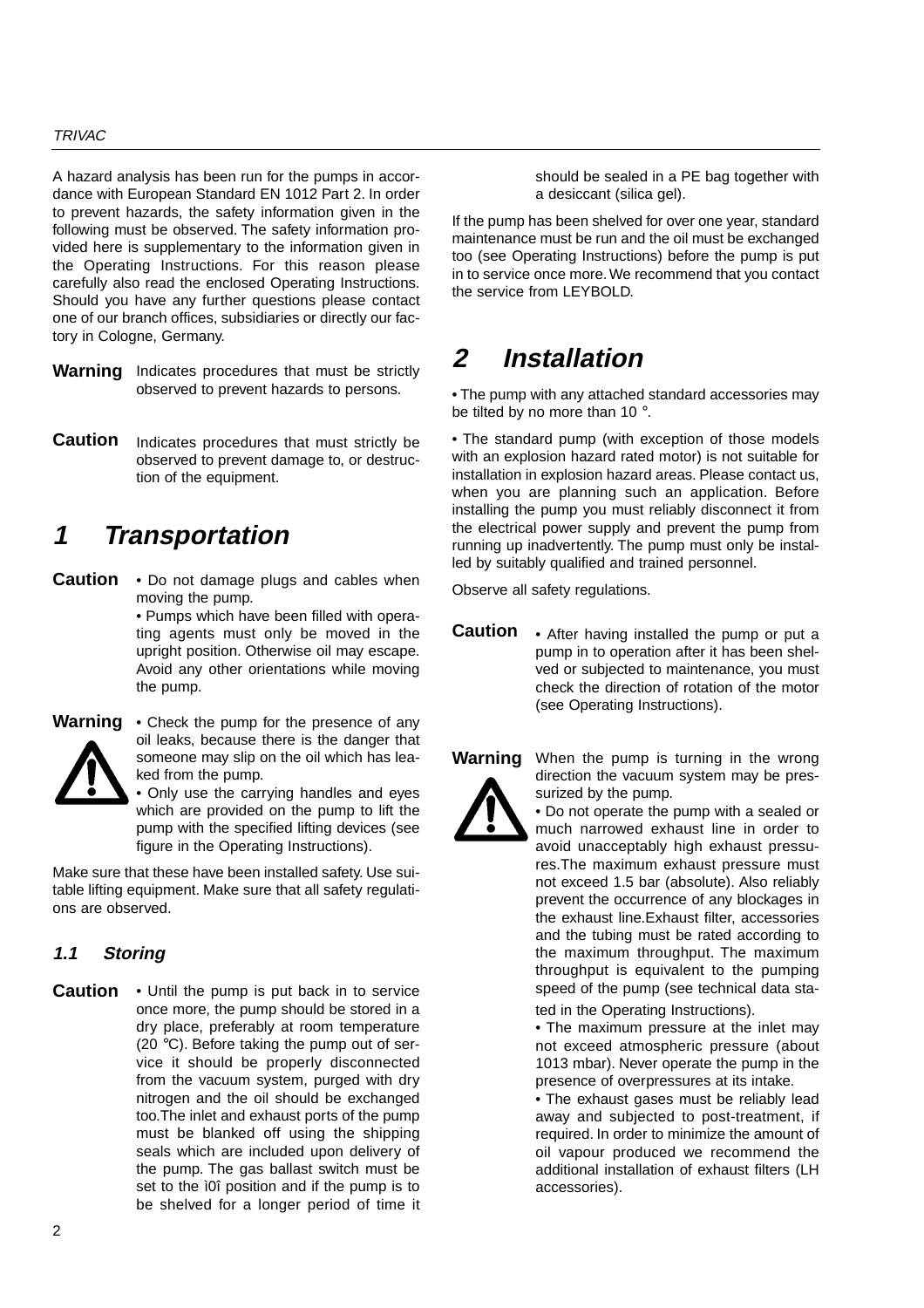• Check the pump for the presence of any oil leaks which might have occurred. There is the danger that someone may slip on the oil which has leaked from the pump. For improved protection we recommend that you install suitable oil collection means as required.

• Only use operating agents which have been fully qualified by LH. Besides the operating agents specified in the Operating Instructions you may contact our technical sales department for advice on alternative types of oil and special types of oil which are suitable for your application.

• The air flow around air-cooled pumps must remain unobstructed. Observe the information provided in the Operating Instructions. The maximum amount of heat given off by the pump approximately corresponds to the amount of installed motor power.

• Make sure to keep the air intake of the motor clean.

• Before starting with any installation work the personnel must be informed early enough about potential hazards and dangers. All safety instructions must be observed.

The noise level of the TRIVAC pumps remains below 70 dB(A). Thus no additional silencing will have to be introduced.

## **3 Use**

## **Warning**



• Before starting the pump ensure that the attached accessories meet the requirements of your application and that safe operation is ensured.

• Never expose any parts of the body to the vacuum. There is the danger of injury. Never operate the pump with an open and thus accessible inlet. Vacuum connections as well as oil filling and oil draining openings must not be opened during operation of the pump.

• The safety regulations which apply to the specific application in each case must be observed.This applies in particular to installation, operation and maintenance (servicing) as well as waste disposal and transportation.

Our technical sales department will answer further questions concerning this aspect.

### **3.1 Areas of Application**



The pump is not suited for the following processes and for pumping of:

➀ - explosive gases and vapours

➁ - oxidants (except for the formblin versions; refer to Operating Instructions GA PFPE 07.009)

➂ - pyrophorous gases

➃ - The pumps are not suitable for pumping of liquids or media which contain a lot of dust. Corresponding protective measures must be introduced. **Caution** 

For more information contact our technical sales department.

### **3.2 Switching off through Monitoring Systems**

Warning When the pump has been switched off due to overheating, initiated by the motor coil temperature detector, the pump must be left to cooled down to the ambient temperature and must only be switched on again manually after having eliminated the cause.

### **3.3 Failure of the Control System or the Mains Voltage**

**Warning**

In order to prevent the pump from running up unexpectedly after a mains power failure, the pump must be integrated in to the control system in such a way that the pump can only be started by a manually operated switch. This applies equally to emergency cut-off switches.

## **3.4 Operating Temperatures**



**Warning** The surface temperature of TRIVAC pumps may rise to over 80 °C. There is the danger of becoming burnt.

Take note of the warning labels on the pump.